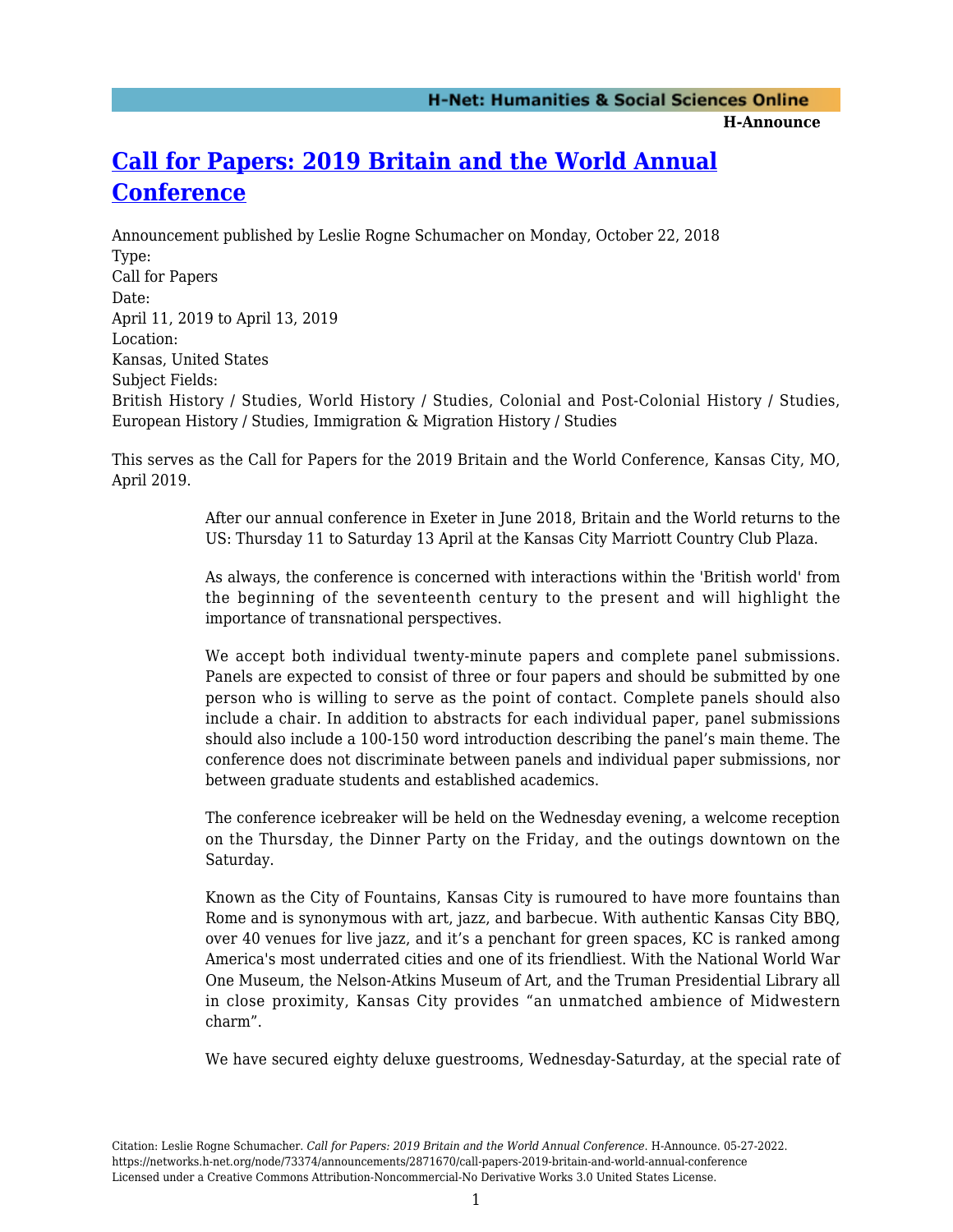## **H-Net: Humanities & Social Sciences Online H-Announce**

\$169 per night; many other hotels may be found in the immediate vicinity.

Conference rates cover registration (including a rolling membership which includes subscription to Britain and the World peer-reviewed EUP journal), refreshments throughout the day, lunch on all three days, and dinner on Thursday and Friday.

| Members:                      |       |
|-------------------------------|-------|
| Tenured/permanent faculty:    | \$200 |
| Untenured/fixed-term faculty: | \$150 |
| Student:                      | \$100 |
|                               |       |
| Non-members:                  |       |
| Tenured/permanent faculty:    | \$250 |
| Untenured/fixed-term faculty: | \$200 |
| Student:                      | \$150 |

We'd like to stress that Britain and the World is a non-profit organisation; all proceeds are spent on the conference.

All submissions for inclusion in the conference should be received by Monday, 19 November 2018, with decisions on inclusion announced on Monday, 3 December 2018. Submissions should be made by email to [editor@britishscholar.org](mailto:editor@britishscholar.org). Please submit all information in the body of your email (no attachments or PDFs, thank you!) and in the following order: name, affiliation, email, paper title, abstract, keywords.

Updates regarding the conference will periodically be posted on the Society website. It is hoped that participants will be able to call upon their departments for hotel and transportation expenses as the conference is not able to offer financial support.

On Twitter our @britishscholar hashtag is #BATW2019. Registration for the Conference will open on Monday 7 January 2019.

If you have any questions about the conference, please contact the Conference Organizing Committee directly at [conference@britishscholar.org](mailto:conference@britishscholar.org).

<http://britainandtheworld.org>

Citation: Leslie Rogne Schumacher. *Call for Papers: 2019 Britain and the World Annual Conference*. H-Announce. 05-27-2022. https://networks.h-net.org/node/73374/announcements/2871670/call-papers-2019-britain-and-world-annual-conference Licensed under a Creative Commons Attribution-Noncommercial-No Derivative Works 3.0 United States License.